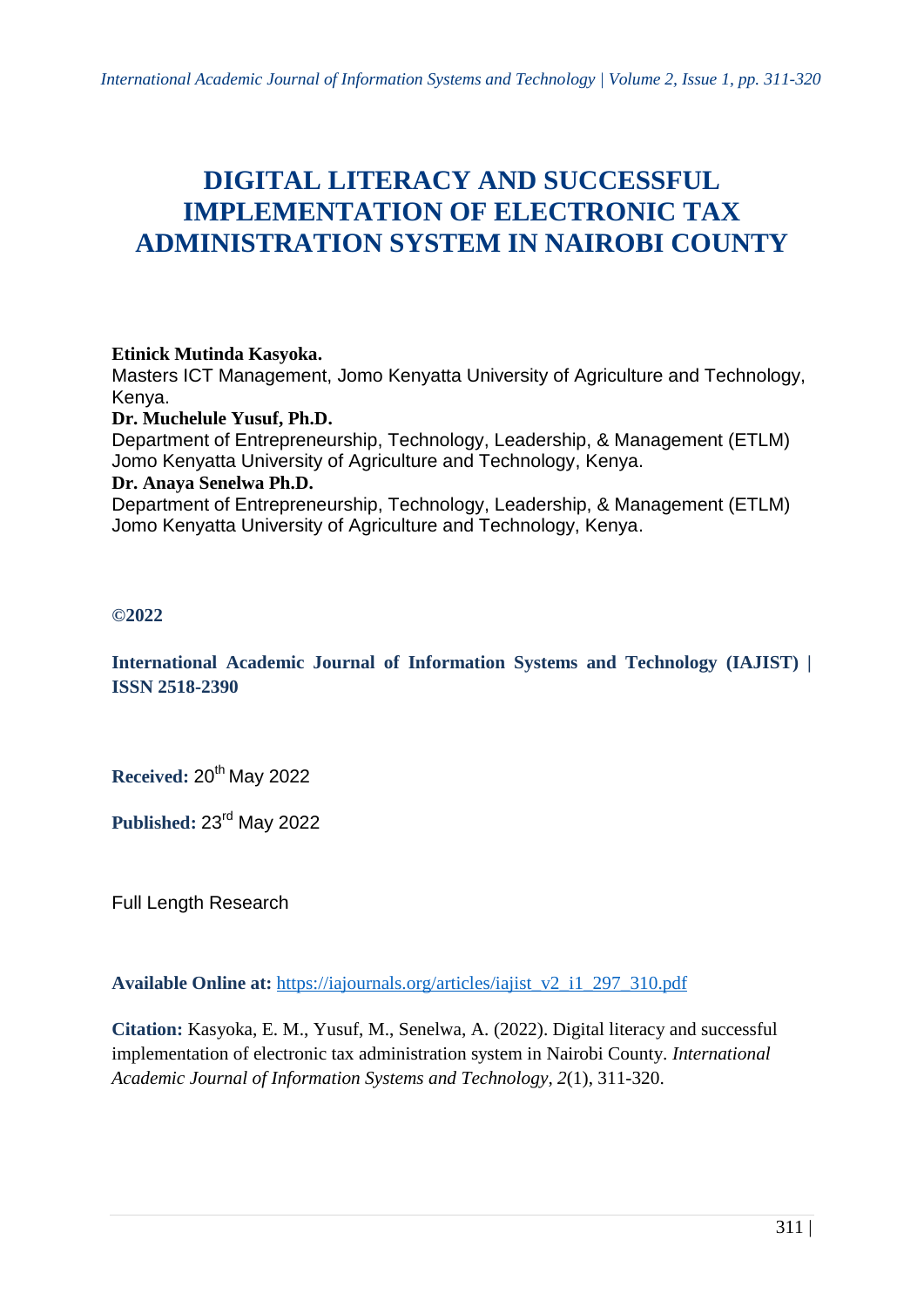## **ABSTRACT**

The advancement of ICT has revolutionized the way citizens received services from their government. The aim of adopting e-government is to improve service delivery and make it easy to access government information. The research aimed to assess the way digital literacy influences the implementation of electronic tax administration systems amongst Small and Medium Enterprises in Nairobi City County. The objectives were to determine the effect of technical proficiency on the implementation of E-tax administration systems; examine the influence of Information Security on the successful implementation of E-tax administration systems in Nairobi City County. A correlational descriptive research method was used in this study. The researcher targeted a population of 21,100 licensed SMEs within Nairobi CBD. The sample size of the study was 100 licensed SMEs. A questionnaire was used to collect primary data which was analysed using SPSS 21. The researcher employed inferential and descriptive statistics in analysing the data. The results established a positive and statistically significant correlation between technical proficiency and implementation of KRA etax administration systems  $(r = 0.746; p$ value  $= 0.000$  and positive and statistically significant correlation and implementation of KRA e-tax administration systems  $(r = 0.328; p-value)$ = 0.005). However, while technical proficiency was found to be key success factor in successfully implementing e-tax administration systems, information security is critical, but not a key predictor of the implementation of e-tax administration systems. Besides, the study recommended that KRA should focus more on the technical proficiency of the taxpayers and assures users of the security of their information.

Key words: **Technical Proficiency; Information Security; Implementation; KRA e- tax administration systems**.

# **INTRODUCTION**

The advancement of ICTs has changed the way the government delivers services to citizens and how the citizens make payments for the services. Globally, governments are adopting ICTs to enhance service delivery, increase accessibility to government information, and enhance convenience among citizens (Azmi & Kamarulzaman, 2010). This has made many governments adopt electronic services. E-government refers to the application of ICT by the government to deliver its services and information. One of the major e-government services is filing taxes electronically (Lai and Choong, 2010).

To improve compliance and tax administrative efficiency, various governments have introduced e-filling (Mandola, 2013). Young (2012) noted that there are various benefits of etax filling. Some of the benefits include taxpayer convenience since they can file the tax returns remotely from the comforts of their home or office; decreased or eliminated errors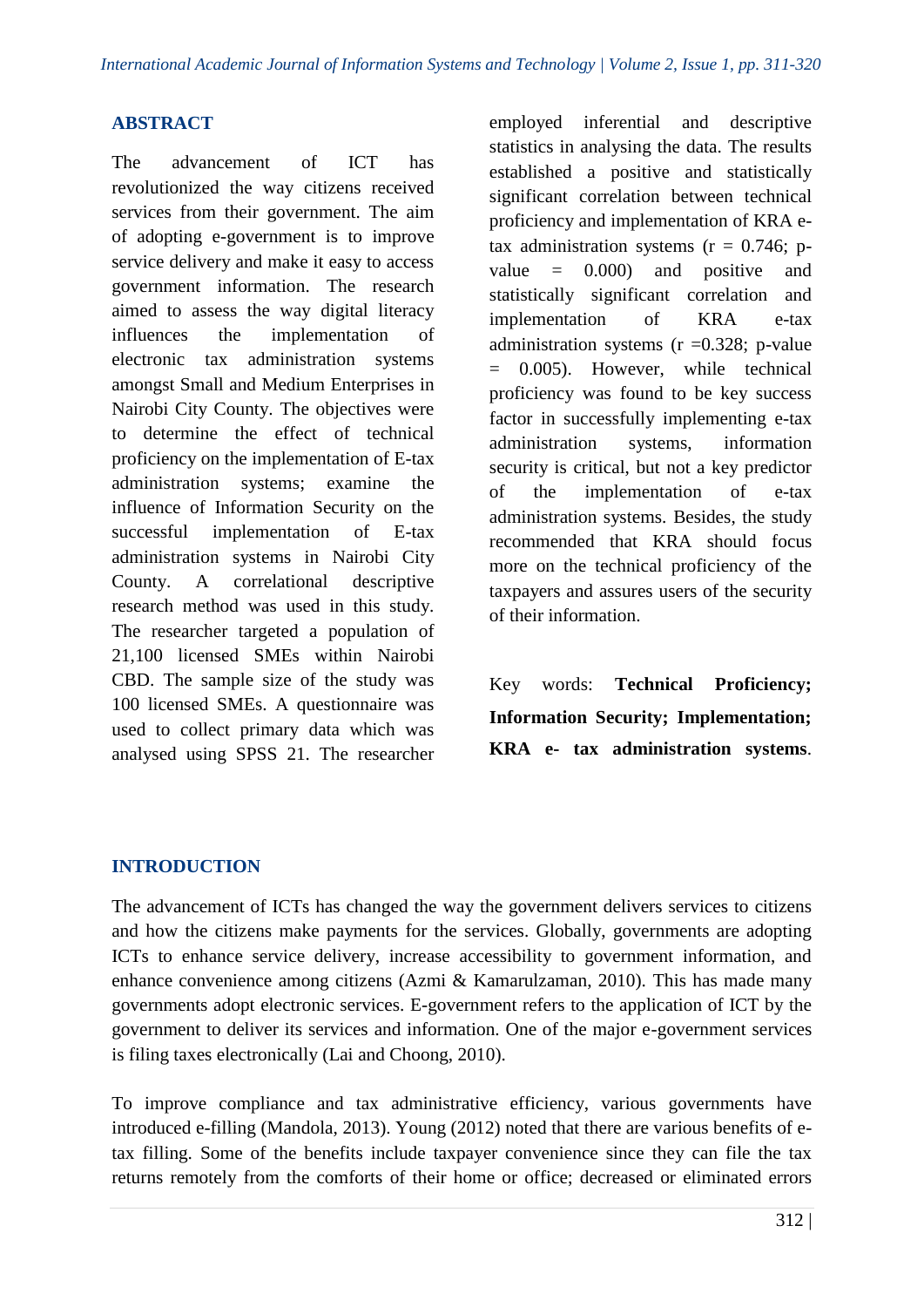that are common in the manual filling because the system auto-checks the application (Osebe, 2013). An E-tax filing is advantageous to the citizens in that it leads to reduced workload both for the taxpayers and the tax collector.

The success of government e-services largely depends on the ability of the citizens to use the services which require specific skills in using a computer and the internet. Digital literacy refers to the basic and essential communication skills which include the skills to use and manage the tools and services of ICT (Agnieszka, 2015). According to Agnieszka (2015), the basic skills that may be used to measure digital literacy include sending e-mails with attachments, the capacity to search for information using search, engines in online chats, groups, discussion forums, as well as making calls over the internet among others.

However, Eshet (2012) added that digital literacy entailed a large variety of complex sociological, cognitive, emotional, and motor skills. Osterman (2013) noted that digital literacy consists of three main aspects namely, technical procedural skills, Cognitive skills, creativity, and social skills. Technical procedures skills refer to the basic computing skills required to operate technology using modern graphics interfaces and surfing the web. Cognitive skills deal with pedagogical issues while creativity and emotional-social skills are concerned with the social media aspect of computing in contemporary society. These skills are crucial in ensuring success in service delivery through e-government. Therefore, besides tax education for SMEs, digital literacy is important in raising tax revenue through the adoption of e-services (Bornman and Wassermann, 2018). While it is not easy to improve revenue generation and achieve tax compliance, digital literacy and tax education can be used to minimize the challenge (Aksnes, 2014).

# **STATEMENT OF THE PROBLEM**

medium taxpayers.

The use of electronic tax administration systems is increasing and is supposed to make tax filling efficient and effective for both large and small taxpayers (Agnieszka, 2015). This is achieved by reducing the cost of tax compliance and reducing the time a taxpayer spends filling his or her tax return (Kiring'a and Jagongo, 2017). Therefore, taxpayers should embrace the introduction of an electronic system since it is meant to make things easier for them as well as the tax collector. It is thus, important for taxpayers to be computer literate. Taxpayers' resistance, reluctance, and underutilization of e-services in filing taxes remain a concern worldwide (Azmi and Bee, 2011). In Kenya, the underutilization is even more among the small and medium Taxpayers. The KRA e-service for tax filling was introduced back in 2007 and was voluntary. Later on, in 2013 the current KRA e-service called iTax was implemented with improved features to make online filing simpler for the taxpayers. However, only years later, the use of the e-service was quite low among the small and

The number of small and medium taxpayers who registered with ITMS for tax purposes was 479,592, but only 24,626 used it in the online filing. Four years later, there were 790,048 taxpayers registered on ITMS, but only 7,832 used it for online filing (KRA, 2012). These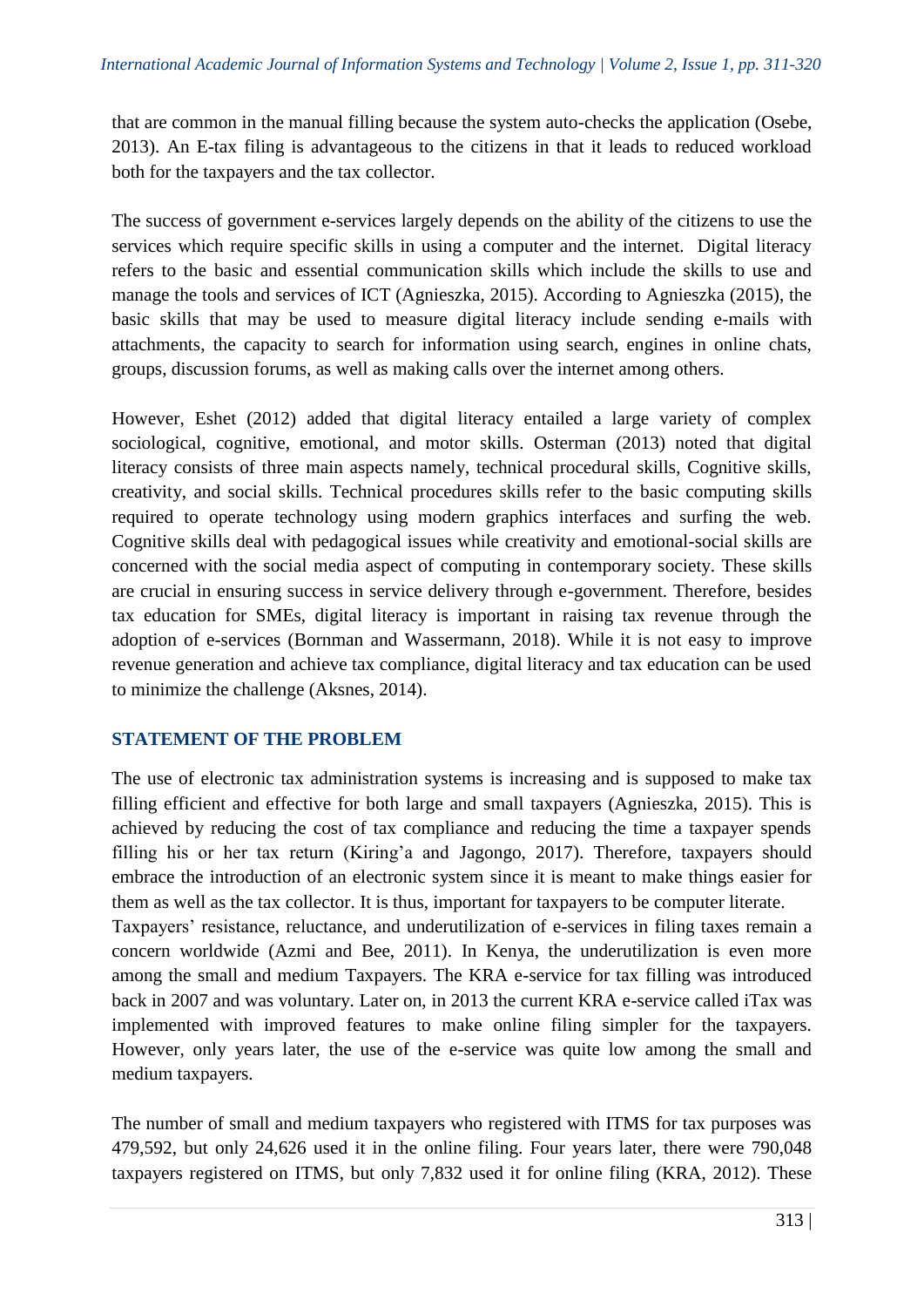challenges are attributed to digital illiteracy which has made most SMEs not adopt the new electronic filing systems. The non-compliance played a role in the Kshs 11.47 billion shortfalls in tax collection 2011/2012 financial year and a shortfall of Kshs sixty billion in half-year tax collection during the 2012/2013 financial year (KRA, 2012). The Government of Kenya has continued to modernize and improve service delivery to its citizens through ICT and Automation. This has made available services that were previously inaccessible to ordinary citizens.

The success of e-Government services depends on government support as well as citizens' adoption. Therefore, the importance of taxpayers' adoption of E-tax administration systems is critical given the government's investment in technology and the potential to cost savings (Muturi & Kiarie, 2015). Despite the increased need to improve revenue collection and enforcement, developing countries including Kenya still face the challenge of adopting eservices leading to low tax compliance. While digital literacy is important to ensure any eservice programs succeed, researchers have not focused on the influence of digital literacy on the adoption of e-services. However, in research on factors that affect the successful implementation of e-filling in Kenya, Muita (2011) found that it helps in tax administration and is cost-saving. The current study sought to fill the gap in the literature by studying how digital literacy influences the implementation of e-tax administration systems in Nairobi City County.

## **OBJECTIVE OF THE STUDY**

- a) To determine the influence of technical proficiency on the successful implementation of E-tax administration systems in Nairobi City County.
- b) To examine the influence of Information Security on the successful implementation of E-tax administration systems in Nairobi City County

# **THEORETICAL REVIEW**

This study was guided by three theories; namely, diffusion of Innovation, technology acceptance model, and Unified Theory of Acceptance.

## **Technology Acceptance Model (TAM)**

The proponents of this theory are Davis in 1989 and Venkatesh in 2003. The TAM is a great framework that has been used widely to explain how users adopt information technology. The model holds that the intention of users to use a new information system, which is determined by users' beliefs about the system, determines system adoption. The theory further holds that perceived ease of use and perceived usefulness are essential in explaining the disparity in the intention of the users to adopt the information system (Davis, 1989). The perceived usefulness of a system refers to the extent a user believes the use of the system would enhance his or her performance.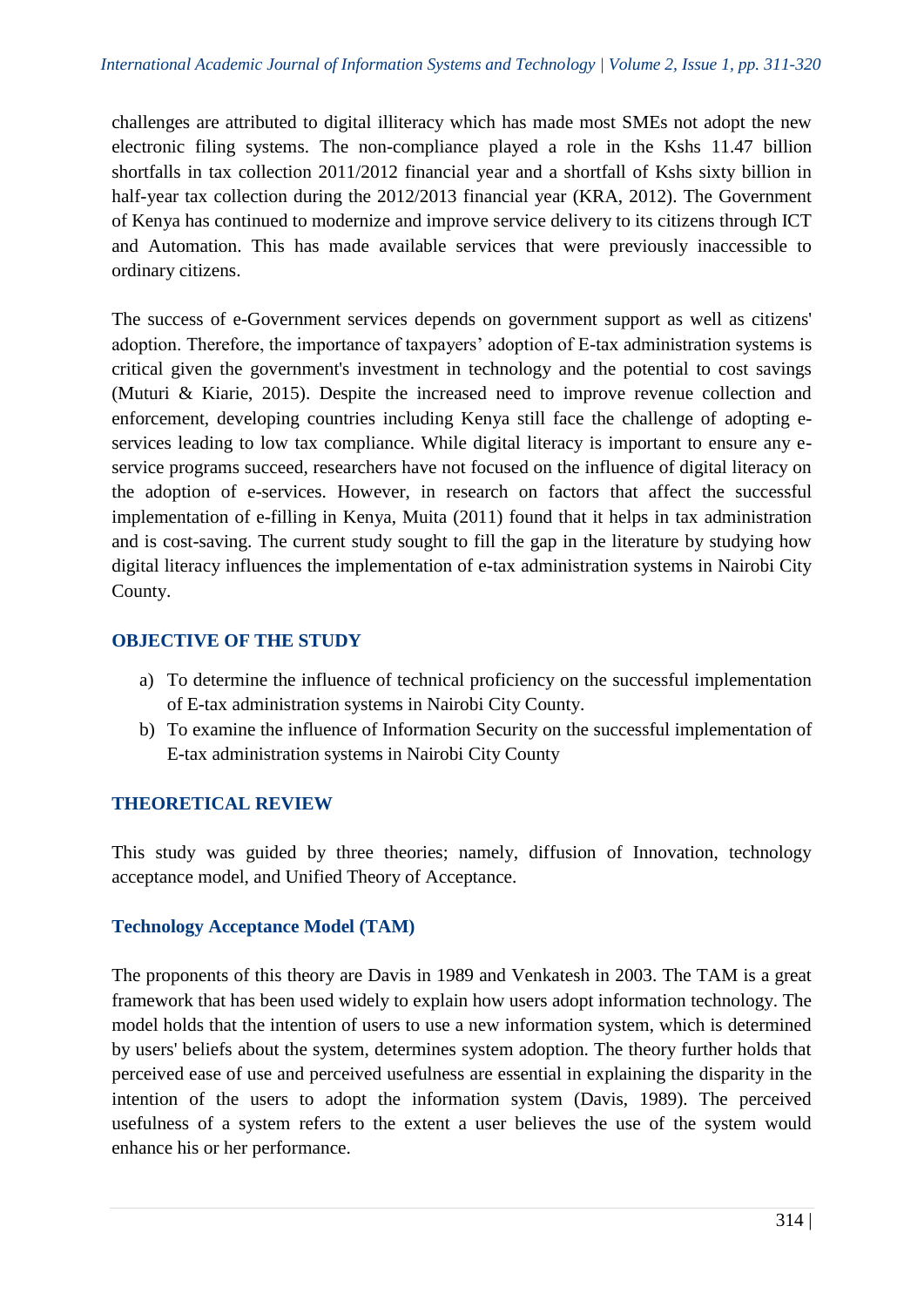The degree to which one believes that using a particular technology will be simple, on the other hand, is known as perceived ease of use (Venkatesh, 2003; Davis, 1989). The perceived ease of use or usefulness of technology, such as E-tax administration systems, is important in its adoption. Furthermore, the perceived usefulness and ease of use to some extent influence the users' willingness to be engaged by the government during the implementation. Therefore, this theory is relevant to this study as it explains what influences users of a technology to adopt technology and get engaged in its implementation.

#### **Unified Theory of Acceptance and Use of Technology (UTAUT)**

Venkatesh, Thong, and Xu first proposed this theory in 2003. The goal of UTAUT is to explain the user's usage habits and intent when using an information system. According to Venkatesh, Thong, and Xu (2003), UTAUT seeks to guide in understanding both the intention to use and the actual use of an information system. According to the theory, performance expectancy, facilitating conditions, social influence, and effort expectancy all have a direct impact on usage intention and behaviour. However, the effect of the four constructs on behaviours and intention to use is influenced by voluntariness of age, use, and gender (Venkatesh, 2003). Performance expectancy refers to the extent to which one believes that the use of a system aid in enhancing job performance. Effort expectancy is the degree of ease that is associated with using a system. Social influence refers to the extent a person believes that their partners or friends believe they ought to adopt a new system. On the other hand, facilitating condition is the extent an individual believes that an organizational and technical infrastructure has been put in place to support the application of the system (Venkatesh, et al., 2003). SMEs would adopt the e-tax systems when they are sure it helps facilitate their performance and if they can use it with ease. According to the theory, the successful implementation of technology is dependent on users' expectations that it will enhance performance, which is clear to users who have technical proficiency.

The theory also suggests that the adoption of a technology depends on the user's belief that there is a technical and organizational structure to facilitate the implementation. Her social influence is used during stakeholders' engagement since the government must believe that stakeholders should adopt the technology. Therefore, the theory suggests that technical proficiency, stakeholder engagement, and organizational culture are important in ensuring the successful implementation of technology. Thus, this theory is relevant to the study because it helps in understanding what influences the user's behavioural intention to adopt and use a new technology, which in turn determines success in the implementation of the technology.

## **Diffusion of Innovation (DOI) Theory**

Everett Rogers proposed the DOI theory in 1962. The theory describes the patterns of technology adoption, elucidates the mechanism of adoption, and predicts how and whether innovation was successful. The DOI holds that over time, members of a social system communicate technological innovation among themselves through specific channels. (Rogers, 1962). In Kenya, the application of e-tax administration systems for tax filing is a relatively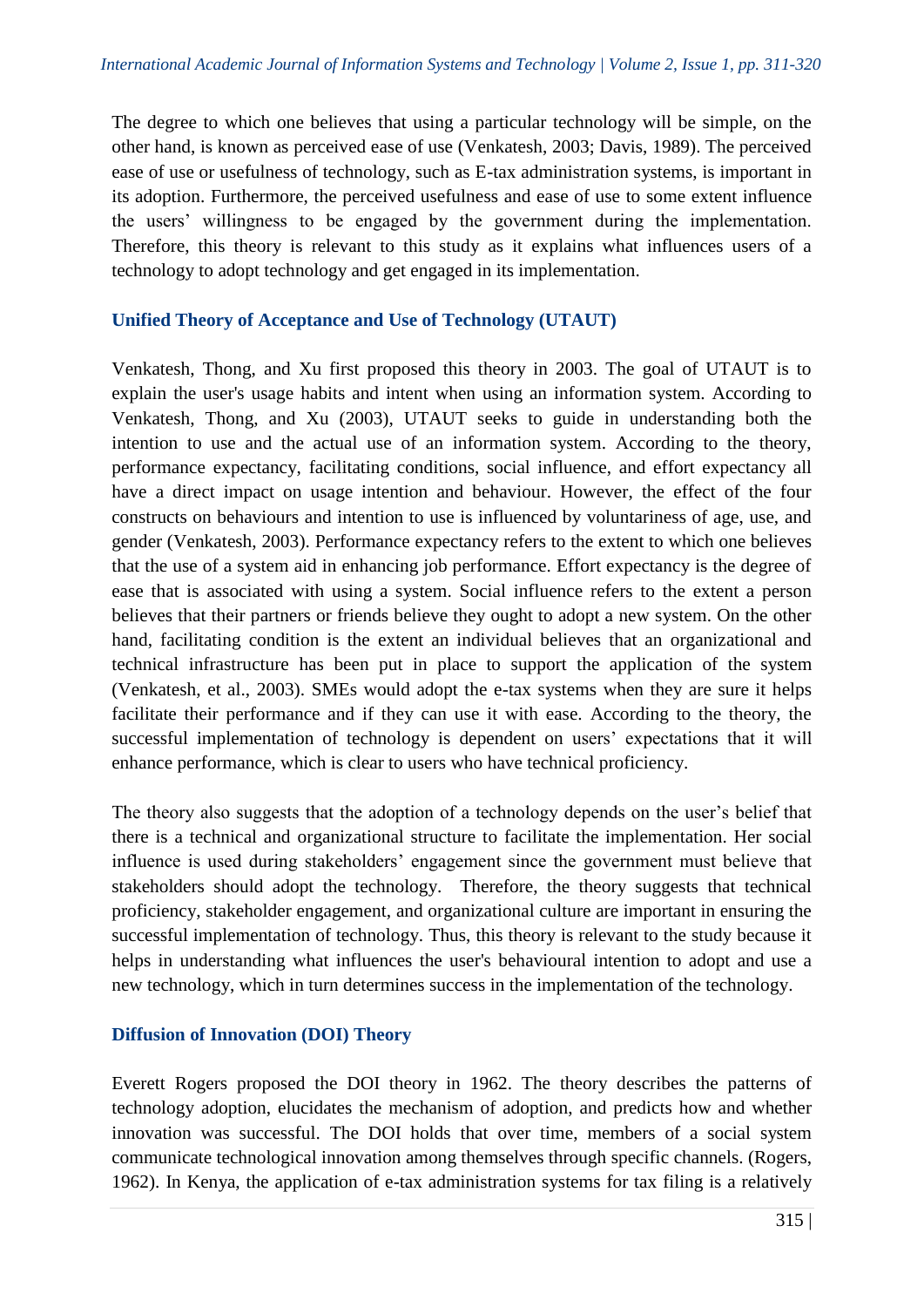new practice, and therefore can be considered an innovation. Technology's usefulness, as well as information security, is likely to become a discussion topic among members of a social system as it is communicated over time. The acceptance of a social system member determines whether or not the technology spreads throughout society. This theory is relevant to this study as it gives insight into the pattern of adopting technology, and explains the mechanism of adoption. This is essential as it explains the pattern of adopting e-tax administration systems the SMEs.

## **EMPIRICAL REVIEW**

#### **Technical proficiency and successful implementation of e-tax administration systems**

According to Osebe (2013), the lack of appropriate proficiency levels makes online tax filing expensive. This is because the users' inability to use the e-filing system efficiently and effectively compels them to engage third parties, such as cybercafé attendance, who charge a premium for the service (Mandola, 2013). The ultimate effect is e-services become expensive; hence, some opt to file manually thus affecting the implementation of e-services since users become reluctant to adopt and use the technology. Some of the technical skills required for successful implementations of E-tax administration systems include computer skills, information technology literacy, and Knowledge of the taxation online system as well as tax laws.

According to Azmi and Kamarulzaman (2010), the taxpayers who are not IT literate are frustrated when they are required to use the online filling system. They end up spending a lot of time learning how the system operates. The Institute of economic affairs (2012) noted that most SMEs lack computer skills to enable them to use online tax services. Nathan Associates Inc. (2013) conducted a study on "the internet's role in the performance of SMEs in India." The findings indicated that most of the SMEs lacked the technical skills to use the internet which has led to the failure of implementation of e-services. Proficiency in information technology is essential for the implementation of E-tax administration systems because the adoption of technology depends more on the ability of the user to use the technology.

A study by Ofcom (2015) found that SMEs lacked the technical proficiency to manage their relationship with their internet service providers for IT and technical support. The study also found that as a result, most SMEs are not able to solve basic connectivity problems without assistance. This lack of technical proficiency to be able to solve connectivity problems has negatively affected the implementation of e-services that require internet-based applications. This makes it hard for a government agency, that is, KRA to implement e-services among SMEs. Alam and Noor, (2010) conducted a study in Malaysia to assess the factors that influence the adoption of the internet by SMEs. The researchers sampled 465 SMEs. The results revealed that SMEs' computer knowledge and experience influence their adoption of web applications. The study recommended the government agencies that were mandated to implement IT innovations should address the issues of computer literacy of the targeted users.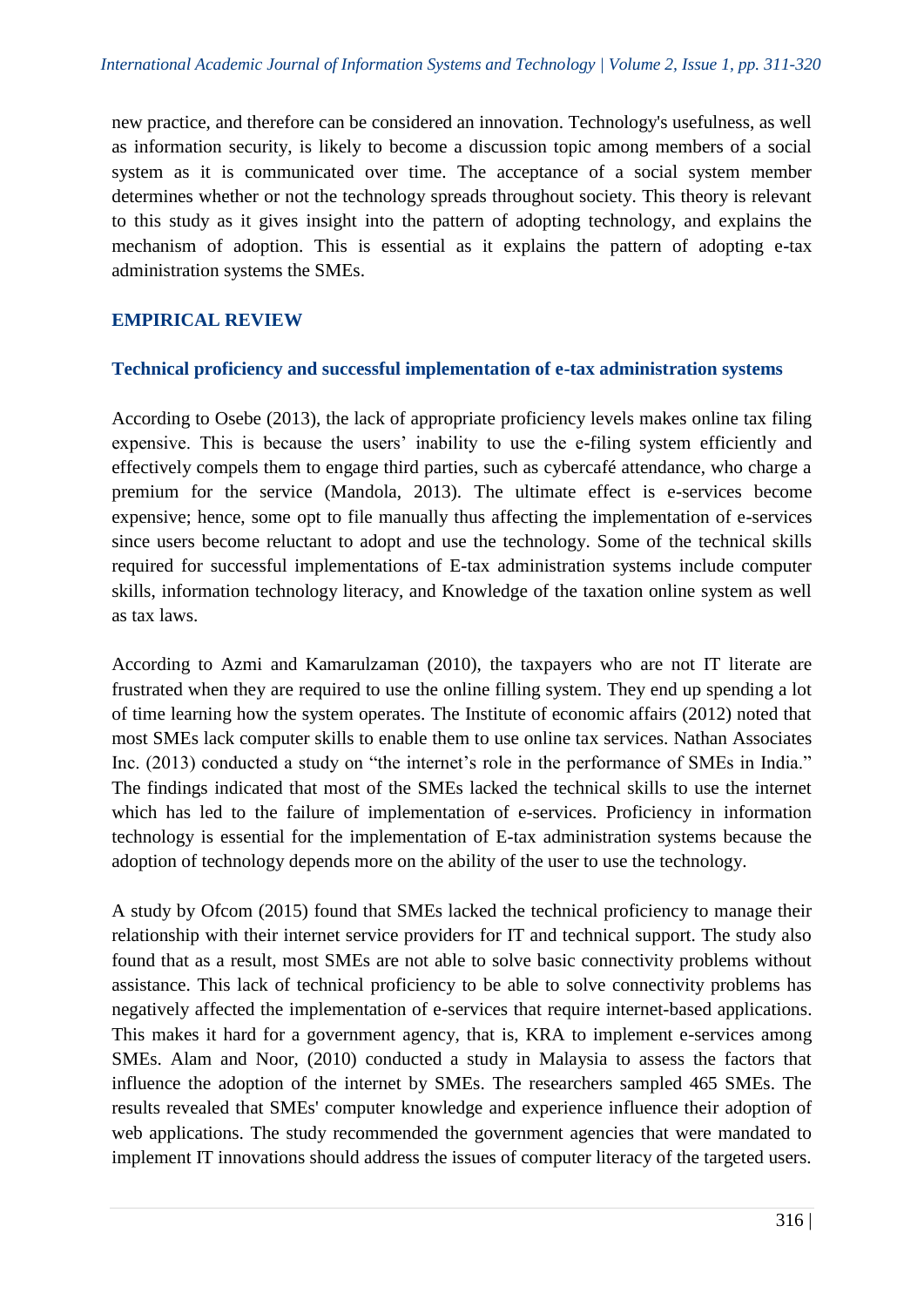Ogbuiyi, Ogbuiyi & Oriogu (2014) studied the "influence of computer literacy skill and online searching on undergraduates' use of academic materials in Babcock University library." This study employed a survey research design. Data collection was done using structured questionnaires. The results indicated that the lack of an adequate computer system in the library was the main problem that hindered the search for academic materials online. The researchers concluded that the proficient use of computers is necessary for developing effective online searching. Therefore, government agencies mandated to implement eservices should ensure that all target users have proficiency in computer skills, a lesson KRA should learn to successfully implement their e-services to all stakeholders including the SMEs.

Ojeniyi, & Adetimirin (2016) studied the influence of ICT literacy skills on the use of electronic information by lecturers in Nigeria. The study adopted a descriptive survey design and a total enumeration sampling technique. The sample consisted of 234 academic staff from Lead City University and Ajayi Crowther University. Email and websites were the most available resources to the academic staff in the two universities. The study found a significant positive correlation between ICT literacy skills and the use of e-resources by lecturers, which determine the implementation of ICT technology. This implies that ICT literacy skills among the users are crucial for the successful implementation of e-services.

## **Information Security and successful implementation of e-tax administration systems**

The implementation of electronic services has affected the effectiveness of the e-government system; hence, raising a challenge for the government to ensure that information is safe and confidential. The information transmitted via e-services requires extra attention to secure data and avoid unauthorized access. This is the only way for the public to trust and have confidence in e-government services, without which e-service implementation is impossible (Shareef, 2016). Information security issues are expected to convince users to use e-services to securely access, share, and exchange information (Shareef, 2016). Various information security issues, such as users' secure identification, network security, access control, privacy, trust, and electronic authentication have an impact on the successful implementation of eservices (Singh, 2011).

Al-Shboul *et al* (2014) carried out a study about the factors and challenges that influence egovernment implementation in Jordan. Besides examining the challenge and barriers that the Jordan government must overcome to successfully implement e-government, the researchers further assessed the factors that impact the use of e-government. Semi-structured interview guides were used to collect primary data for the study. The findings revealed that data privacy and security are among the major factors that affect the implementation of electronic services in Jordan.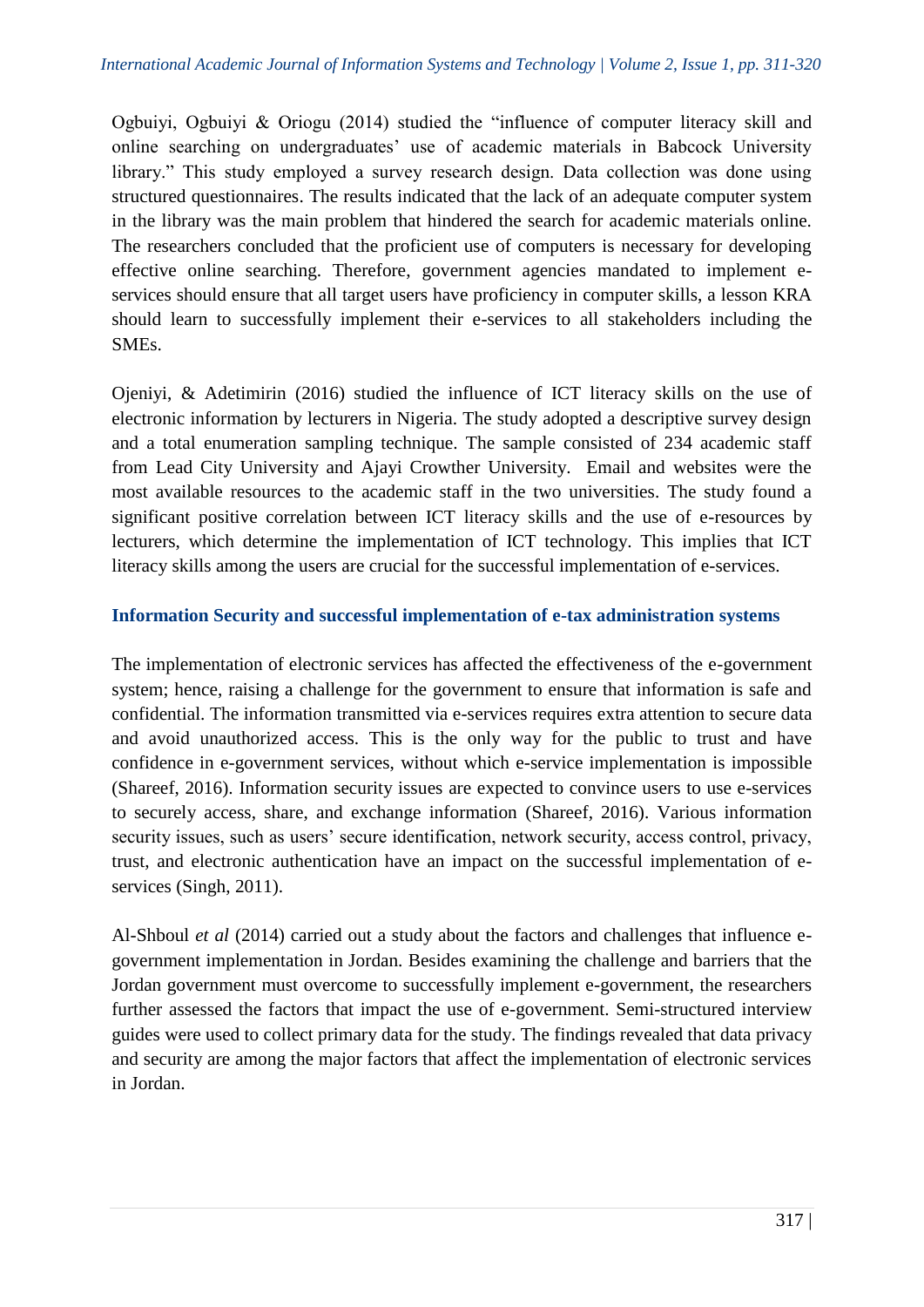## **RESEARCH METHODOLOGY**

The study employed a correlational research design. Correlational research describes conditions, practices, processes, and structures that exist at the moment. It comprises the collection of data to assess whether, and to what extent, a correlation between two or more quantifiable variables exists (Gray, 2016). The researcher targeted a population of 21,100 licensed SMEs within Nairobi CBD. The sample size of the study was 100 licensed SMEs. A questionnaire was used to collect primary data which was analysed using SPSS 21. The researcher employed inferential and descriptive statistics in analysing the data.

## **FINDINGS**

The findings of the correlation analysis revealed a Pearson's correlation (r) of 0.746 between technical proficiency and implementation of KRA e-tax administration systems and a p-value of 0.000. This is an indication of a significant positive relationship between the two variables. The strength of the correlation was established as strong. The findings of the regression analysis revealed that the correlation between technical proficiency and implementation of KRA e-tax administration systems is positive and technical proficiency is a strong determinant of implementation of KRA e-tax administration systems.

The findings further revealed that Pearson's correlation (r) between information security and implementation of KRA e- tax administration systems is 0.328 and the value p-value is 0.005. This implies that the two variables have a positive and statistically significant correlation. The correlation, however, is weak, as indicated by the value of 0.328. Further regression analysis revealed a positive relationship between the variables, but information security is not a strong predictor of the implementation of KRA e-tax administration systems; since the significant value is 0.229.

## **CONCLUSIONS AND RECOMMENDATIONS**

The study concluded that technical proficiency positively influences the implementation of etax administration systems and it is a key success factor in successfully implementing e-tax administration systems. The results established a statistically significant positive relationship between information security and the implementation of e-tax administration systems. However, the degree of correlation was found to be weak. Therefore, despite its positive relationship information security was found to be a weak determinant of the implementation of KRA e-tax administration systems. As a result, it was concluded that, while information security is critical, it is not a key predictor of the implementation of e-tax administration systems. It was recommended that KRA should focus more on the technical proficiency of the taxpayers and assures users of the security of their information. It was also recommended that further research should be done to assess other factors that determine the successful implementation of e-tax administration systems and that further research be done in other counties in Kenya and compares the findings. Moreover, it was suggested that a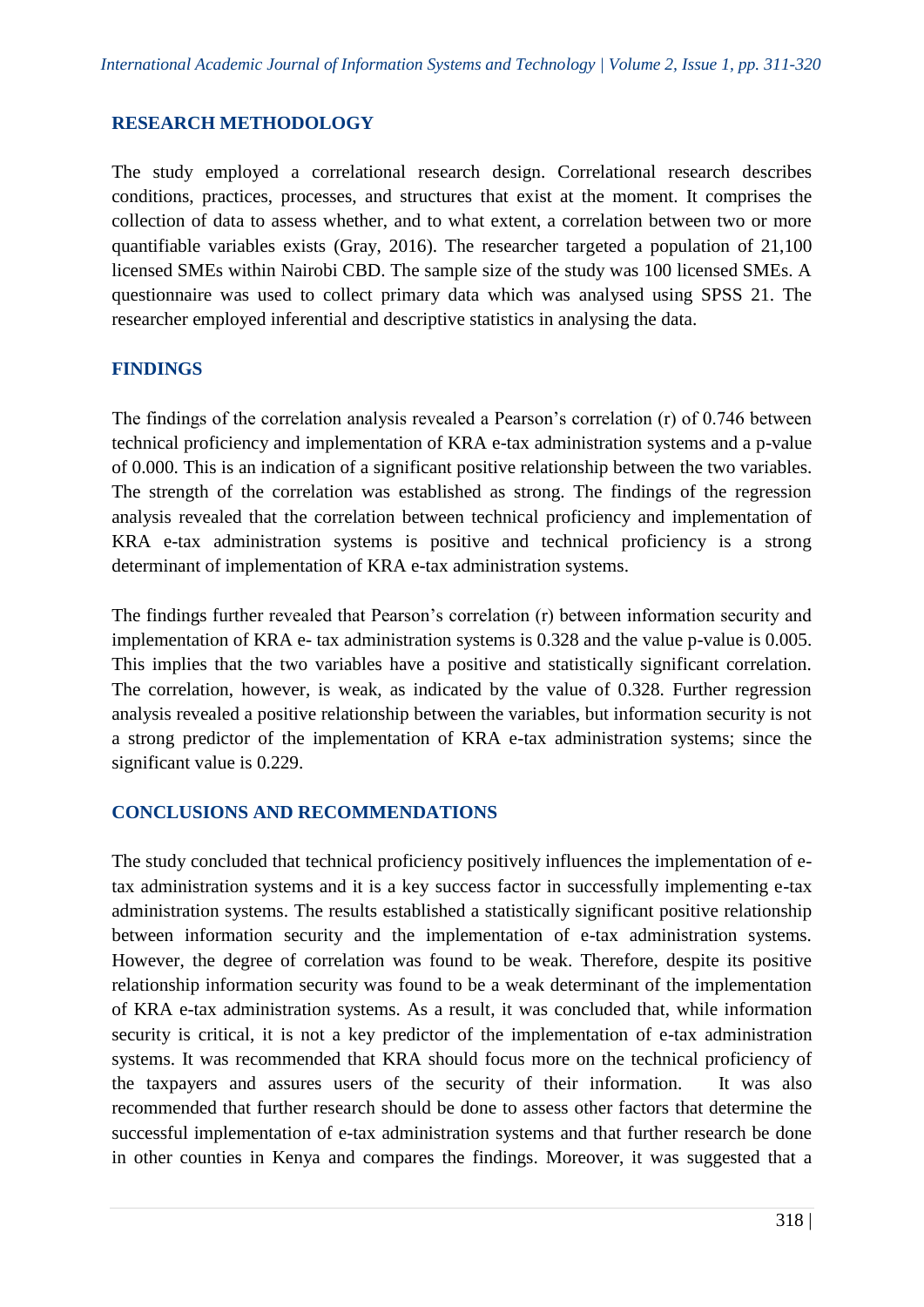similar study should be done but the target groups changed to large enterprises as opposed to SMEs.

#### **REFERENCES**

- Agnieszka, A. (2015). The impact of digital literacy on e-government development. *Online Journal of Applied Knowledge Management, 3*(2), 45-53.
- Aksnes, F. (2014). Tax Compliance, Enforcement, and Taxpayer Education. *A Paper Presented at a Workshop organized by International Centre for Tax and Development* (pp. 30 – 31). Maputo: International Centre for Tax and Development.
- Alam, S.S., and Noor, K. (2010). ICT Adoption in Small and Medium Enterprises: an Empirical Evidence of Service Sectors in Malaysia. *International Journal of Business and Management, 4*(2), 112-125.
- Al-Shboul, M., Rababah, O., Al-Shboul, M., Ghnemat, R., & Al-Saqqa, S. (2014). Challenges and Factors Affecting the Implementation of E-Government in Jordan. *Journal of Software Engineering and Applications*, 1-16.
- Azmi, A., & Bee, N. (2011). The Acceptance of the e-Filing System by Malaysian Taxpayers: A Simplified Model. *Electronic Journal of E-Government, 8*(1), 13–22.
- Azmi, A.C., & Amarulzaman, Y. (2010). Adoption of tax e-filing: A conceptual paper. *African journal of business management*, 599-603.
- Bornman, M., and Wassermann, M. (2018). Tax literacy in the digital economy. *eJournal of Tax Research, 2*(1), 1-15.
- Davis, F. (1989). Perceived Usefulness, Perceived Ease of Use, and User Acceptance of Inf. *Technol. MIS Q., 13*(3), 319-340.
- Eshet, Y. (2012). Thinking in the Digital Era: A Revised Model for Digital Literacy. *Issues in Informing Science and Information Technology, 9*, 267-276.
- Gray, D. (2016). *Doing Research in the Business World.* London: SAGE Publications.
- Harris, M. (2010). *Handbook of Home Health Care Administration* (5th ed.). London: Jones & Bartlett Publishers.
- Kiring'a, S.E .and Jagongo, A. (2017). Impact of Online Tax Filing On Tax Compliance Among Small And Medium Enterprises (Mse) In Kibwezi Sub-County In Kenya. *International Journal of Current Research*, 45196-45206.
- KRA. (2012). *A manual on the Electronic Tax system.* Nairobi: Published at Kenya Revenue Authority.
- KRA. (2014). *Kenya Revenue Authority Fifth Corporate Plan.* Nairobi: Government Press.